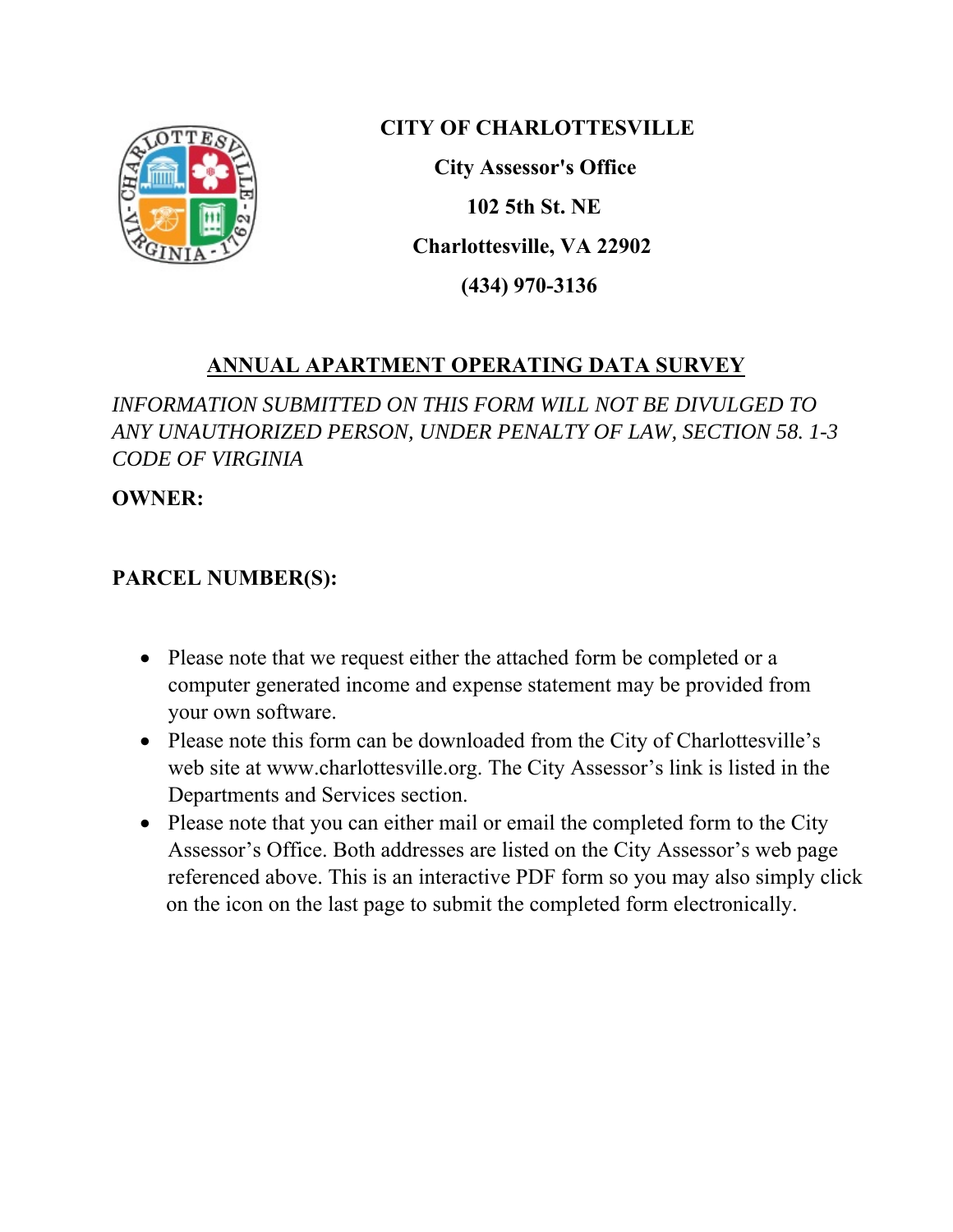## INCOME:

| <b>FISCAL YEAR</b>                   |           |  |
|--------------------------------------|-----------|--|
| <b>Gross Potential Rent</b>          |           |  |
| (# Units * Monthly Rent * 12)        |           |  |
| Late Fees                            | $\ddot{}$ |  |
| <b>Non-rental Income</b>             | $\div$    |  |
| (Parking, Laundry, Internet)         |           |  |
| <b>Other Income</b>                  | $\ddot{}$ |  |
| <b>TOTAL PGI</b>                     |           |  |
| <b>Rent Concessions</b>              |           |  |
| <b>Vacancy &amp; Collection Loss</b> | $\ddot{}$ |  |
| <b>Total Rental Loss</b>             |           |  |
|                                      |           |  |
| <b>EFFECTIVE GROSS INCOME</b>        |           |  |
| (PGI - Rental Loss)                  |           |  |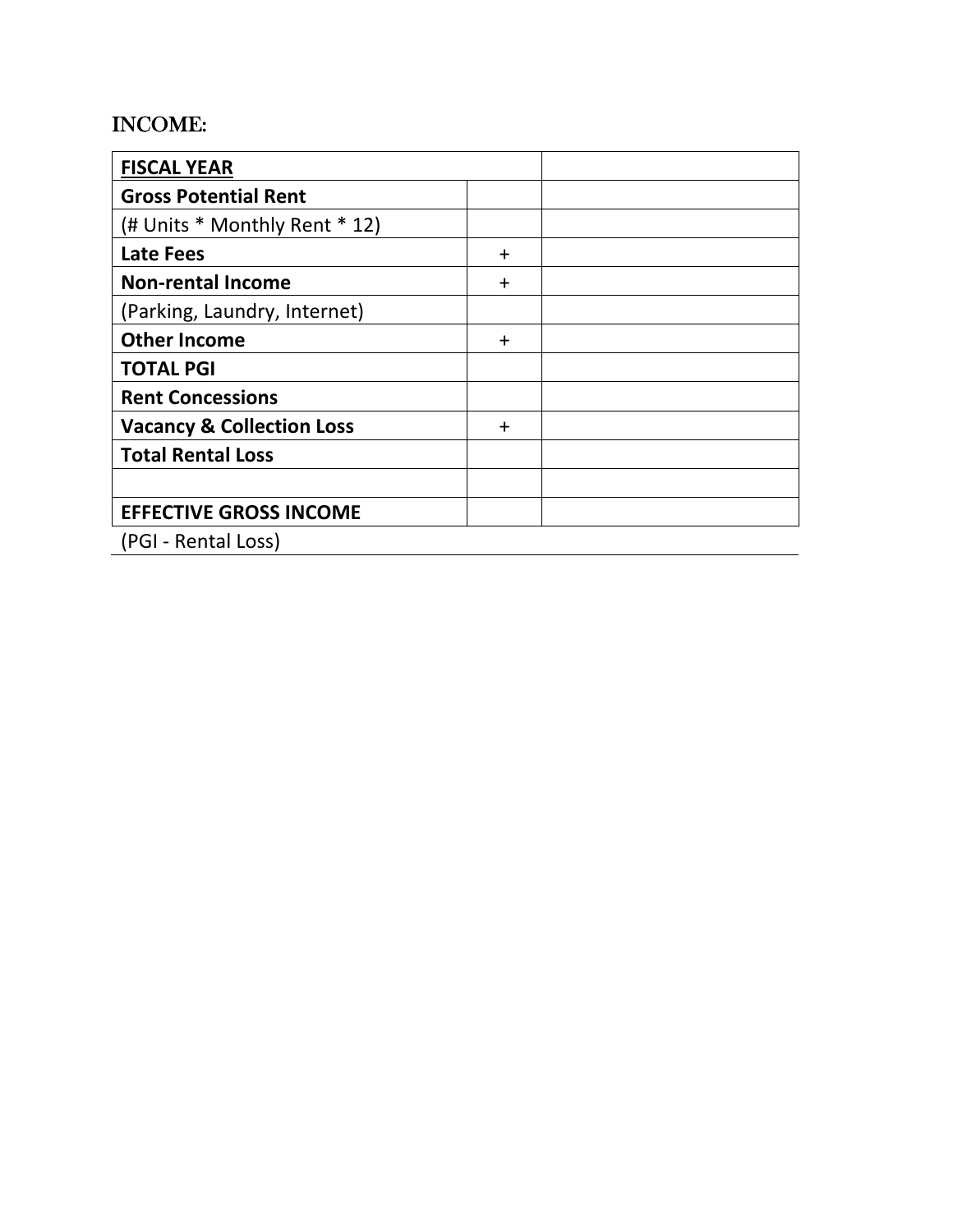## **EXPENSES:**

If the expense items listed on the following page are applicable to the operation of the real property, please insert the appropriate amount of the expense. If an expense item is not listed, space is provided under miscellaneous expense items to insert the type of expense and the amount. The annual expense item must coincide with the same annual period specified for gross income. You may have to allocate certain expense items that are not incurred annually. For example, exterior painting may be needed every 7 years. Do not include the total expense for such items if the expense was incurred during this annual reporting period. If painting is done every 7 years and the cost is \$21,000, the amount to report would be \$3,000 (\$21,000 divided by 7 years). **Do not include depreciation, mortgage payments, or real estate taxes as expenses.**

| <b>EXPENSES</b>                 |           |  |
|---------------------------------|-----------|--|
| <b>Utilities:</b>               |           |  |
| Electricity                     | $\ddot{}$ |  |
| Gas                             | $\ddot{}$ |  |
| Water                           | $\ddot{}$ |  |
| Telephone/Internet              | $\ddot{}$ |  |
|                                 |           |  |
| <b>Maintenance:</b>             |           |  |
| Repairs                         | $\ddot{}$ |  |
| Roof                            | $\ddot{}$ |  |
| <b>Common Area</b>              | $\ddot{}$ |  |
| Interior                        | $\ddot{}$ |  |
| <b>Swimming Pool</b>            | $\ddot{}$ |  |
| <b>Painting Interior</b>        | $\ddot{}$ |  |
| <b>Painting Exterior</b>        | $\ddot{}$ |  |
| Miscellaneous                   | $\ddot{}$ |  |
|                                 |           |  |
| <b>Grounds:</b>                 |           |  |
| Landscaping/Arboriculture       | $\ddot{}$ |  |
| Extermination                   | $\ddot{}$ |  |
| Grass                           | $\ddot{}$ |  |
| Snow & Trash Removal            | $\ddot{}$ |  |
| Security                        | $\ddot{}$ |  |
| Housekeeping                    | $\ddot{}$ |  |
| Other                           | $\ddot{}$ |  |
| <b>Total Operating Expenses</b> |           |  |